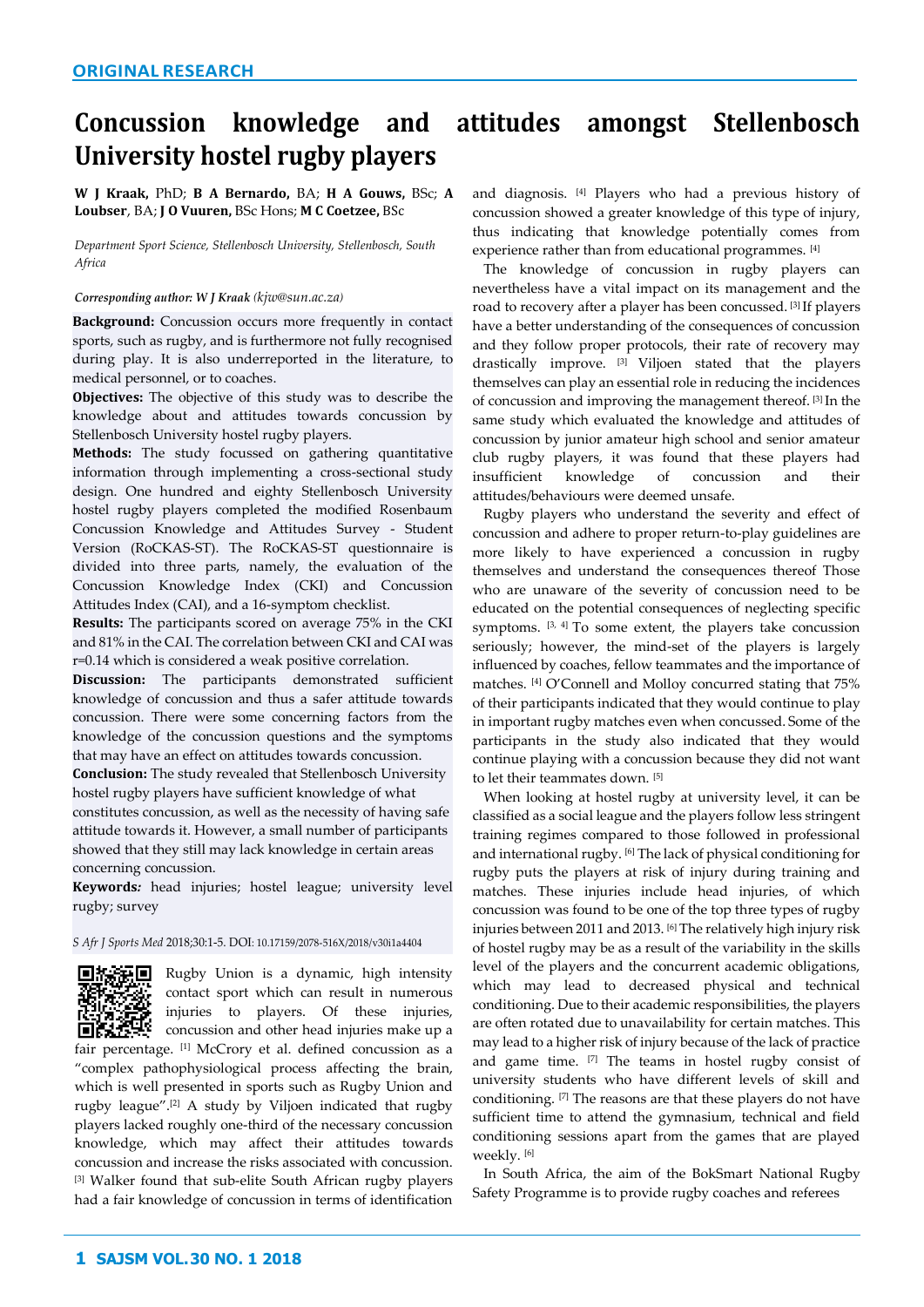with the correct knowledge and technical skills to ensure -that safety and best practice principles are incorporated into all aspects of the game. The BokSmart programme has a section that specifically focusses on concussion and its management. Based on the above background, the objective of this study was to describe the knowledge of and attitudes towards concussion of the Stellenbosch University hostel rugby players.

# **Methods**

This study focused on gathering quantitative information through the implementation of a cross-sectional study design. Ethical approval (HREC S16\_07\_129) was obtained from the Research Ethics Committee: Human Research at Stellenbosch University. Hostel rugby players (n=180) from the Stellenbosch University took part in the study. One was excluded because of an incomplete questionnaire and another due to the lack of a consent form. The purpose of the study and the procedures of the questionnaire were explained to the participants. Those who agreed to participate completed an informed consent form and the questionnaire. The participants completed the questionnaires in person enabling them to ask questions or withdraw from the study at any time during the data collection.

The knowledge and attitudes of the participants were measured using a modified Rosenbaum Concussion Knowledge and Attitudes Survey –Student Version (RoCKAS-ST). [3,8] This survey consisted of three main parts, namely, the Concussion Knowledge Index (CKI) , Concussion Attitude Index (CAI) and a 16-symptom checklist. It has five sections, where the 16-symptom checklist may form part of the CKI, but the CKI has its own index. [9] Sections One and Two examined the participants' knowledge of concussion, causes and sequelae. [9] Section One had 15 true/false questions and Section Two three true/false questions. [9] Questions answered correctly received one point and when answered incorrectly no points. In summary, the scores of Section One, Two and Five were accumulated and the totals ranged from 0-25 to establish the CKI. The participant with a higher score in the CKI revealed a higher level of the knowledge of

concussion. The CAI can be used to examine the separate views of all participants. Sections Three and Four consisted of 15 questions, each in a 'Likert Scale' format, ranging from "strongly disagree" to "strongly agree". [9] Out of the 15 questions; five were opinion questions involving the views of the participants and 10 were applied knowledge questions. Section Five of the RoCKAS-ST was replaced with a 16 symptom checklist to improve the validity and reliability of the questionnaire. [8] The points received in both sections for each question ranged from one-five points depending on the participant's response to safety. Questions related to safety received one point for a very unsafe response and five points for a very safe response. [9] In summary, the total scores for Sections Three and Four were accumulated and ranged from a total score of 15-75 to establish the CAI score. To determine if the response from the participants' was valid, a validity scale (VS) in Section One of the questionnaire was implemented, with three validation questions in true/false format. A completed questionnaire sheet was regarded as invalid if the participant answered nil or only one question correctly out of those three questions. [9]

The data were analysed using Excel Data Analysis. Descriptive statistics for the questions were reported as frequencies and expressed as percentages, means (M), and standard deviations (SD) in order to summarise the score of each index and the participants' questions. The correlation between CKI and CAI was calculated using the Pearson Correlation Coefficient. The Shapiro-Wilk Normality Test was used to test normal distribution of data.

## **Results**

The correlation between the CKI and CAI was r=0.14 and is considered a weak positive correlation. The CKI average for the hostel rugby players was 18.8±2.4. The participants answered 75% (18.8±2.4) of the CKI questions correctly. This was calculated by dividing their score by a maximum score of 25 (Tables 4 and 5). Table 1 presents the CKI of the participants, where six of the questions were answered correctly by more than 80% of the participants. Three of the above-mentioned six questions were answered correctly by more than 90% of the

| Table 1. Statements on concussion evaluating the Concussion Knowledge Index (CKI) |  |  |  |
|-----------------------------------------------------------------------------------|--|--|--|
|                                                                                   |  |  |  |

|     | <b>Statements</b>                                                                                                     | n   | $\%$ |
|-----|-----------------------------------------------------------------------------------------------------------------------|-----|------|
|     | There is a possible risk of death if a second concussion occurs before the first one has healed.                      | 151 | 84   |
| 2.  | People who had one concussion are more likely to have another concussion.                                             | 135 | 75   |
| 3.  | In order to be diagnosed with a concussion, you have to be knocked out.                                               | 177 | 98   |
| 4.  | A concussion can only occur if there is a direct hit to the head.                                                     | 126 | 70   |
| 5.  | Being knocked unconscious always causes permanent damage to the brain.                                                | 146 | 81   |
| 6.  | Symptoms of a concussion can last several weeks.                                                                      | 169 | 94   |
| 7.  | Sometimes a second concussion can help a person remember things that were forgotten after the first concussion.       | 163 | 91   |
| 8.  | After a concussion occurs, brain imaging (CAT scan, MRI, X-ray etc.) typically shows visible physical damage (bruise, | 66  | 37   |
|     | blood clot) to the brain.                                                                                             |     |      |
| 9.  | If you receive one concussion and you have never had a concussion before, you will become less intelligent.           | 162 | 90   |
| 10. | After 10 days, symptoms of a concussion are usually completely gone.                                                  | 78  | 43   |
| 11. | After a concussion, people can forget who they are and not recognise others but be perfect in every other way.        | 70  | 39   |
| 12. | Concussion can sometimes lead to emotional disruptions.                                                               | 137 | 76   |
| 13. | An athlete who gets knocked out after getting a concussion is experiencing a coma.                                    | 33  | 18   |
| 14. | There is rarely a risk to long-term health and well-being from multiple concussions.                                  | 138 | 77   |

*n= total number of participants, % =percentage of respondents who answered correctly*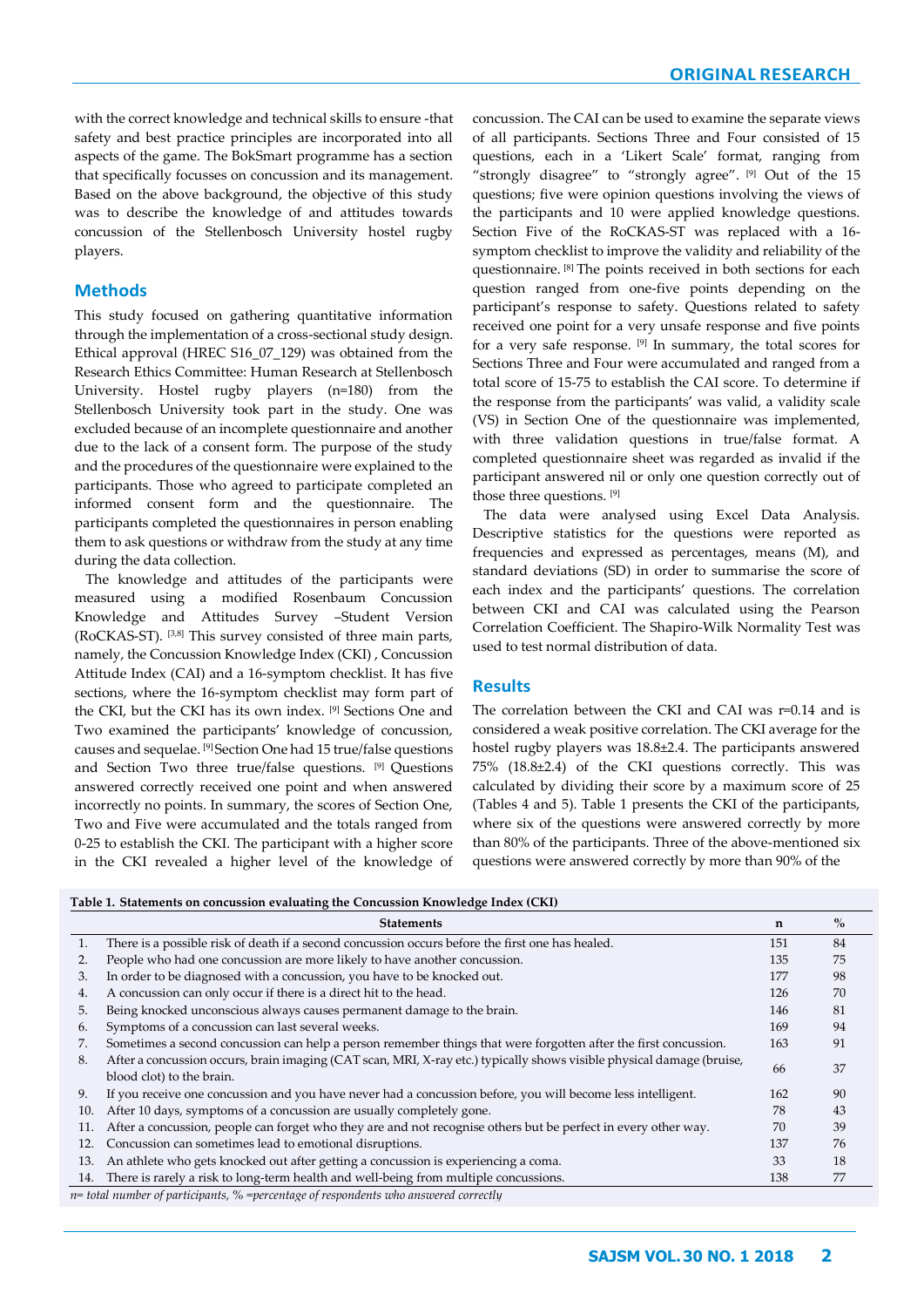#### **Table 2. Scenarios on concussion evaluating the CKI**

|    | <b>Scenarios</b>                                                                                                                                              | n   | $\frac{0}{0}$ |
|----|---------------------------------------------------------------------------------------------------------------------------------------------------------------|-----|---------------|
|    | 1. It is likely that player Q's concussion will affect<br>his long-term health and well-being.                                                                | 126 | 70            |
|    | 2. It is likely that player X's concussion will affect<br>his long-term health and well-being.                                                                | 176 | 98            |
| 3. | Even though player F is still experiencing the<br>effects of the concussion, his performance will be<br>the same as when he had not suffered a<br>concussion. | 165 | 92            |

*n= total number of participants, % =percentage of respondents who answered correctly*

**Table 3. Concussion symptoms identification ability**

| The following are symptoms of concussion     |             |               |  |  |
|----------------------------------------------|-------------|---------------|--|--|
| <b>Symptoms</b>                              | $\mathbf n$ | $\frac{0}{0}$ |  |  |
| Amnesia (memory loss)                        | 143         | 79            |  |  |
| <b>Blurred Vision</b>                        | 154         | 86            |  |  |
| Confusion                                    | 162         | 90            |  |  |
| <b>Dizziness</b>                             | 173         | 96            |  |  |
| Headache                                     | 173         | 96            |  |  |
| Loss of consciousness                        | 107         | 59            |  |  |
| Nausea                                       | 145         | 81            |  |  |
| Sleep disturbances                           | 93          | 502           |  |  |
|                                              |             |               |  |  |
| The following are not symptoms of concussion |             |               |  |  |
| <b>Symptoms</b>                              | n           | $\frac{0}{0}$ |  |  |
| Abnormal sense of smell                      | 7           | 4             |  |  |
| Abnormal sense of taste                      | 12          | 7             |  |  |
| Black eye                                    | 38          | 21            |  |  |
| Chest Pain                                   | 9           | 5             |  |  |
| Nosebleed                                    | 31          | 17            |  |  |
| Numbness/Tingling in upper extremity         | 40          | 22            |  |  |
| Sharp burning pain in the neck               | 32          | 18            |  |  |
| Weakness of neck range of motion             | 79          | 44            |  |  |

*n= total number of participants, % =percentage of respondents who answered correctly*

**Table 4. Statements on concussion evaluating the Concussion Attitude Index (CAI) expressed as a percentage**

|    | Statements                                                                                                                                     | Safe<br>(%) | Neutral<br>(%) |
|----|------------------------------------------------------------------------------------------------------------------------------------------------|-------------|----------------|
|    | 1. I would continue playing a sport while also<br>having a headache that results from a<br>concussion                                          | 67          | 19             |
|    | 2. I feel that coaches need to be extremely<br>cautious when determining whether<br>an<br>athlete should return to play                        | 93          | 4              |
| 3. | I feel that concussion are less important than<br>other injuries                                                                               | 86          | 9              |
| 4. | I feel that athletes has a responsibility to return<br>to a game even if it means playing while still<br>experiencing symptoms of a concussion | 89          | 7              |
| 5. | I feel that an athletes who is knocked<br>unconscious be taken to the emergency room                                                           | 85          | 12             |

participants. Statement 3 was answered correctly as "false" by 98% (n=177) of the participants. Statement 6 was correctly answered as "true" by 94% (n=169) of the participants. Statement 7 was answered correctly as "false" by 91% (n=163) of the participants. Eight of the statements in Table 1 were answered correctly by less than 80% of the participants, whereas four of the eight were below 50%. The four most

common misconceptions were in Statement 13 which was answered correctly as "true" by only 18% (n=33) of 154 the participants. Statement 8 was answered correctly as "false" by 37% (n=66) of the participants. Statement 11 was answered correctly as "false" by 39% (n=70) of the participants. Statement 10 was answered correctly as "true" by 43% (n=78) of the participants.

Table 2 indicates that the lowest score achieved for the scenarios was the first question, *It is likely that player Q's concussion will affect his long-term health and well-being*, 70% (n=126) of the participants answered correctly. Questions Two and Three had a 98% and 92% respectively correct answer rate.

In Table 3, the players correctly identified an average of 80% of the symptoms (n=143.75±27.56), whereas an average of 17% (n=31) identified the incorrect symptoms. Loss of consciousness, 59% (n=107) and sleep disturbances, 52% (n=93) were the only correct symptoms that scored below 70%. Both dizziness and headache had the highest score of 96% (n=173) for the correct symptoms. The highest score for the incorrect symptoms was weakness of the neck's range of motion, which 44% (n=79) of the players indicated as a symptom.

The CAI average for the hostel rugby players was 81.28% (60,98±6,32), this being which was calculated by dividing their score by a maximum of 75 (Tables 4 and 5). Hostel rugby players on average answered 81% of the CAI questions correctly. A Likert scale was used with a score out of five, where four-five was classified as "safe", three as "neutral" and onetwo as "unsafe". Table 4 had an average score of 84% that was scored as safe and 10% that was scored as neutral with CAI. In Table 4, 67% of the participants had a "safe" response where 19% was "neutral" for Question 1. In Question 2, only 4% of the participants gave a "neutral" answer, which was the lowest, and 93% had a "safe" answer, which was the highest.

The scenario with the lowest "safe" percentage of 58%, where most players felt that the athlete who suffered a concussion during the semi-final playoff game should have returned to play during the same game. In another scenario, only 60% of players scored "safe" and it was stated that athletes would feel that the trainer rather than the athlete who suffered a concussion should make the decision about returning athlete to play. Comparing the scenario of the player that was concussed during the semi-final game, it was shown that most athletes felt that the athlete who sustained a concussion during the first game of the season should have returned to play during this game and that there was a 21% difference between the scenarios. The first game of the season also had a "safe" score of 79%.

### **Discussion**

The aim of the study was to evaluate and describe the knowledge and attitudes of Stellenbosch University hostel rugby players to concussion. The major findings of the study indicated a weak positive correlation (r=0.14) between CKI and CAI. A weak correlation is 0.1 to 0.3 and a strong correlation is 1.0 to 0.5. A weak correlation means that as the CKI increases or decreases, there is a lower possibility of there being a relationship with the CAI. The CKI mean score achieved by the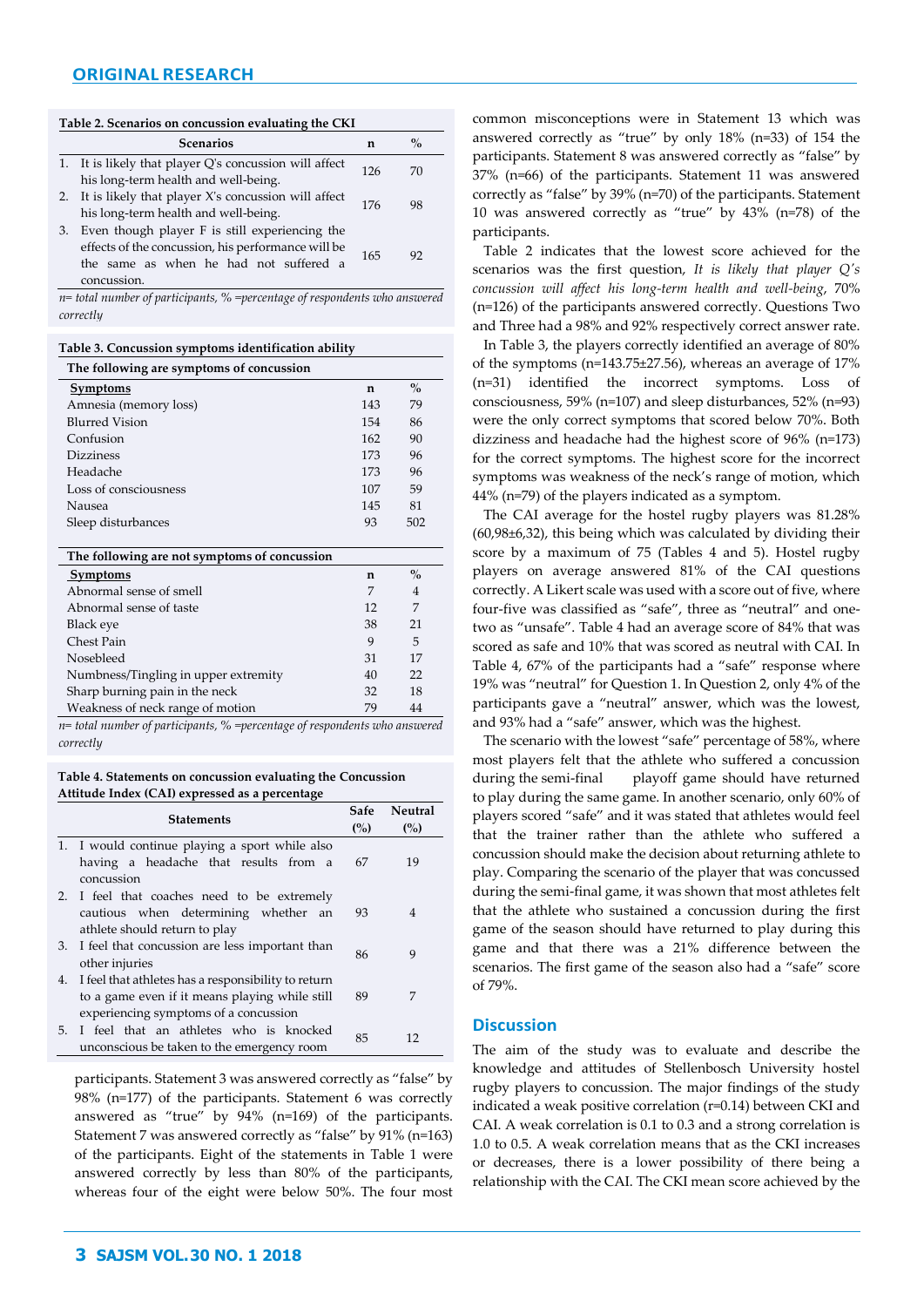| Table 5. Scenarios on concussion evaluating the Concussion |  |
|------------------------------------------------------------|--|
| Attitude Index (CAI) expressed as a percentage             |  |

|    | <b>Scenarios</b>                                                                                                                                  | Safe<br>(%) | Neutral<br>(%) |
|----|---------------------------------------------------------------------------------------------------------------------------------------------------|-------------|----------------|
| 1. | I feel that Coach A made the right decision to<br>keep Player R out of the game.                                                                  | 94          | 3              |
| 2. | Most athletes would feel that Coach A made<br>the right decision to keep Player R out of the<br>game.                                             | 70          | 16             |
| 3. | I feel that Athlete M should have returned to<br>play during the first game of the season (that<br>same game of the injury).                      | 90          | 5              |
| 4. | Most athletes would feel that Athlete M<br>should have returned to play during the first<br>game of the season (that same game of the<br>injury). | 79          | 13             |
| 5. | I feel that Athlete O should have returned to<br>play during the semi-final playoff game.                                                         | 86          | 9              |
| 6. | Most athletes feel that Athlete O should have<br>returned to play during the semi-final<br>playoff game.                                          | 58          | 20             |
| 7. | I feel that the athletic trainer rather than<br>Athlete R should make the decision about<br>Athlete R returning to play.                          | 78          | 9              |
| 8. | Most athletes would feel that the athletic<br>trainer rather than Athlete R should make<br>the decision about returning Athlete R to<br>play.     | 60          | 24             |
| 9. | I feel that Athlete H should tell coach about<br>the symptoms.                                                                                    | 93          | 5              |
|    | 10. Most athletes would feel that Athlete H<br>should tell coach about the symptoms.                                                              | 67          | 24             |

participants was  $18.78 \pm 2.44$  out of a maximum score of 25. The participants, on average, answered 75% of the CKI questions correctly. Based on the results of this study, it was found that the participants had a basic knowledge of concussion. In Section One of the questionnaire, over 50% of the participants lacked the knowledge of concussion in four questions. This is similar to a previous study done by Viljoen, where three of those questions had very similar results ( see Table 1 Statement 8 and Statement 11).[3] This shows that there are areas of concern and misconceptions regarding concussion.

In Table 3 where participants had to identify the correct symptoms, 59% identified loss of consciousness and 52% indicated sleep disturbances as a symptom. In studies by Hecimovich and Viljoen sleep disturbances were shown as the lowest correctly identified symptom. [3,10] However, having sufficient knowledge of concussion is not enough, as concussion is a serious matter in sport, specifically rugby. Kaut et al. found that the focus should shift from knowledge of concussion to behavioural responses following such injuries. [3] Viljoen stated that rugby players can play a crucial part in reducing the incidence of concussion and in improving the management of concussed players. [3] In the Viljoen study on the knowledge of concussion in junior amateur high school players and senior club players it was shown that players lacked knowledge of concussion and that their attitudes and behaviours towards concussion were unsafe. [3] The CAI average for the participants tested was  $60.98 \pm 6.34$  with a maximum score of 75. On average, the participants answered

81% of the CAI questions correctly. This shows that the participants have a good, safe attitude toward concussion but are influenced by parents, teammates, coaches and the importance of specific matches. The above-mentioned statement is supported by studies done by O'Connell and Molloy and Delahunty et al., in which respectively 75% and 73% of the players indicated that they would play with a concussion in important matches. [5, 11] The main reason for wanting to continue was the fear of letting their teammates down. Although these factors play a role, a player with a good concussion attitude may still choose to act in an incorrect or unsafe manner following concussion without being influenced.

The current study revealed that 58% of the players deemed that playing with a concussion (see Table 5 Statement 6) as "safe". If this is compared with another scenario in the questionnaire, it was found that if it was the first game of the season, as opposed to a playoff game, 79% of the players felt that the player should not return to the game. These findings support the claims in the study by O'Connell and Molloy namely, that players are influenced by important matches. [5] Viljoen highlights that there needs to be educational workshops on concussion conducted specifically for rugby players. [3] Compared to the study done by Viljoen,[3] this present study has shown superior results with regards to concussion knowledge and attitudes. The above-mentioned could be as a result of increased awareness of the dangers of concussion, as well as improved management by coaches and clubs.

# **Conclusion**

In conclusion, the results in this study indicated that Stellenbosch University hostel rugby players have sufficient knowledge of what constitutes concussion and a good attitude towards the condition. However, a small number of the players clearly lacked knowledge in certain vital areas of concussion, such as whether a player should play in an important rugby match if suffering from concussion. These vital areas might play an important role in the behaviour of rugby players who sustained the concussion, in terms of avoiding the potential risks of concussion, such as brain damage or even death. For future studies related to concussion, researchers should take note that testing the knowledge and attitudes of concussion on rugby players may be challenging, because there might be a difference between answering a questionnaire and the actual behaviour of players during a match or practice session when referring to concussion. A limitation of the current study was that the content of the questionnaire could have been shared by the different participants thus influencing the other participants in the study.

## **References**

- 1. Gardner AJ, Iverson GL, Williams WH, et al. A systematic review and meta-analysis of concussion in rugby union. Sports Med 2014;44(12):1717-1731. [doi: 10.1007/s40279-014-0233-3]
- 2. McCrory P, Meeuwisse WH, Aubry M, et al. Consensus statement on Concussion in Sport- the 4th International Conference on Concussion in Sport held in Zurich, November 2012. J Sci Med Sport 2013;16(3):178-189. [doi: 10.1016/j.jsams.2013.02.009]